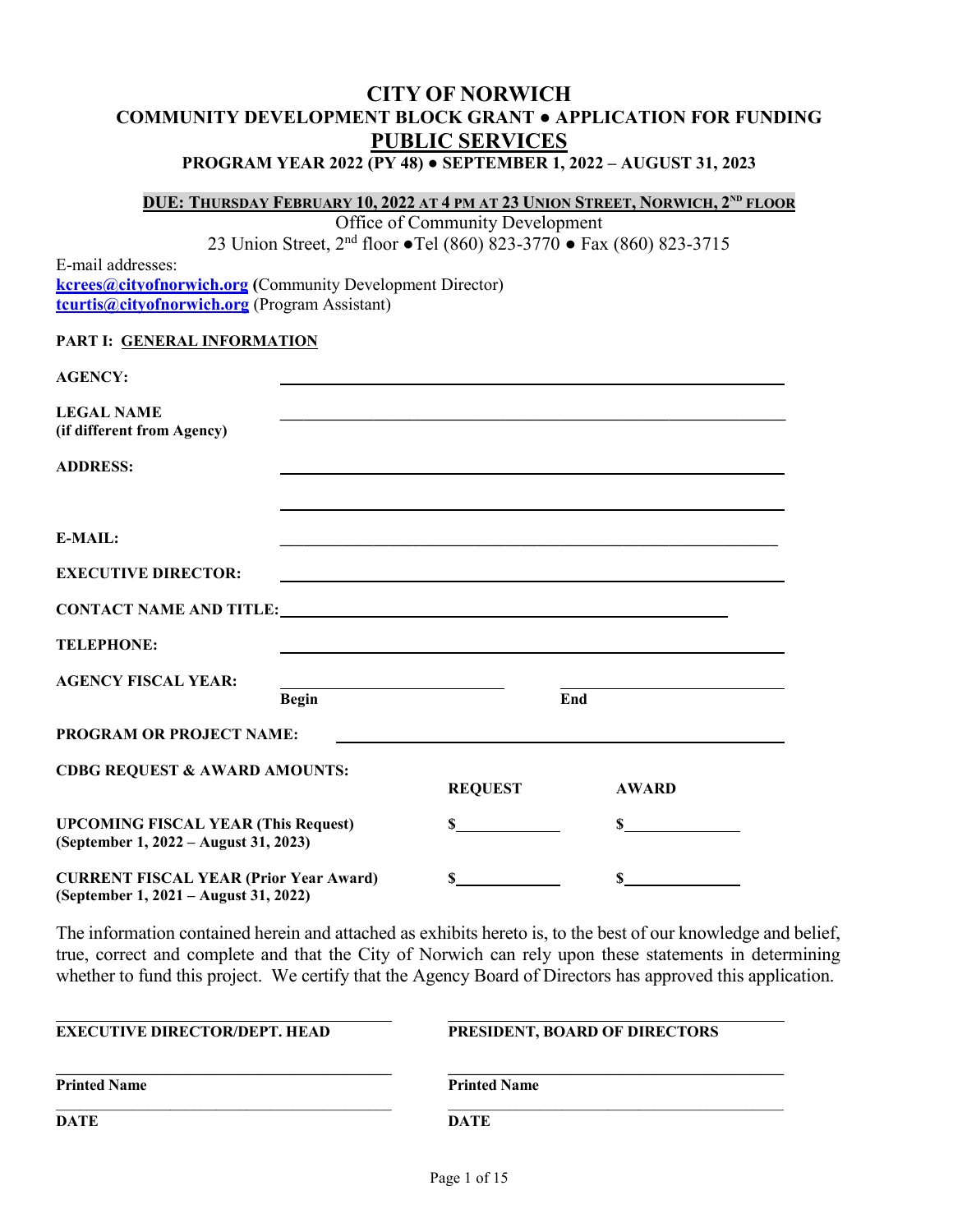# **PART II: PROGRAM INFORMATION**

Please create a new document answering the following questions (A thru F). In this new document, please utilize the section headers and the corresponding number to write your narrative. For example, when addressing section A1, please write: A1: Brief History, and then provide the response. You must answer all questions. If a question does not apply to your agency, please respond with "not applicable".

## **A. INTRODUCTION/AGENCY INFORMATION**

- 1. Brief history of your organization, including its mission, structure and membership
- 2. What are the hours of operation for your agency?
- 3. What is the total number of persons employed by your agency?
- 4. If there are 15 or more employees at your agency, please provide the name of the person responsible for compliance with Section 504 of Rehabilitation Act of 1973 - Nondiscrimination under Federal Programs.
- 5. Do you receive more than \$500,000 of Federal Funding through any means, including grants and loans?

## **B. STATEMENT OF NEED**

- 1. Define the problem or need to be addressed through your program and provide evidence to support the need as well as citing resources for verification of any statistical information provided.
- 2. Are the services you provide offered by other agencies serving Norwich? If yes, please explain uniqueness.
- 3. Describe how the program will address the needs of the community and help solve the need.
- 4. Does your program have a waiting list? If yes, how many people are on the waiting list?

## **C. PROGRAM DESCRIPTION**

- 1. Provide a general description of the program for which you are requesting funding by identifying the specific activities and/or services provided. Please remember to:
	- a. Explain how this program aligns with the 5-year Consolidated Plan (see www.norwichct.org)
	- b. Describe how this program collaborates with other programs and organizations
	- c. Elaborate on how this program links with local or regional plans
	- d. Discuss any real or possible partnerships created as a result of this funding
	- e. Comment on if this request for CDBG funding is for a new program or service
- 2. For each activity or service, please also provide:
	- a. Location of services
	- b. Frequency of services (i.e. 3 times a week for 10 weeks)
	- c. Hours of operation (for the proposed program only)
	- d. The anticipated number of persons (or families) from Norwich to be served
	- e. If applicable, what are the hours of operation for your program.
- 3. Please specify the percentage of requested grant funds that will be used for administration and salaries as well as the total number of employees hired and/or retained as a result
- 4. Using the definitions and example located on pages 11-12, please complete the chart and provide a narrative (under C4) describing your "theory of change" on specific outcomes. Please use multiple pages if you have multiple outcomes that you measure. Please note that the narrative should describe the inputs used to achieve specific outputs in order to produce measurable outcomes. Please designate if outcomes are short term, interim or long term. Add as many outcomes as necessary to prove your success hypothesis (what you believe will result if your program is successful). Remember to include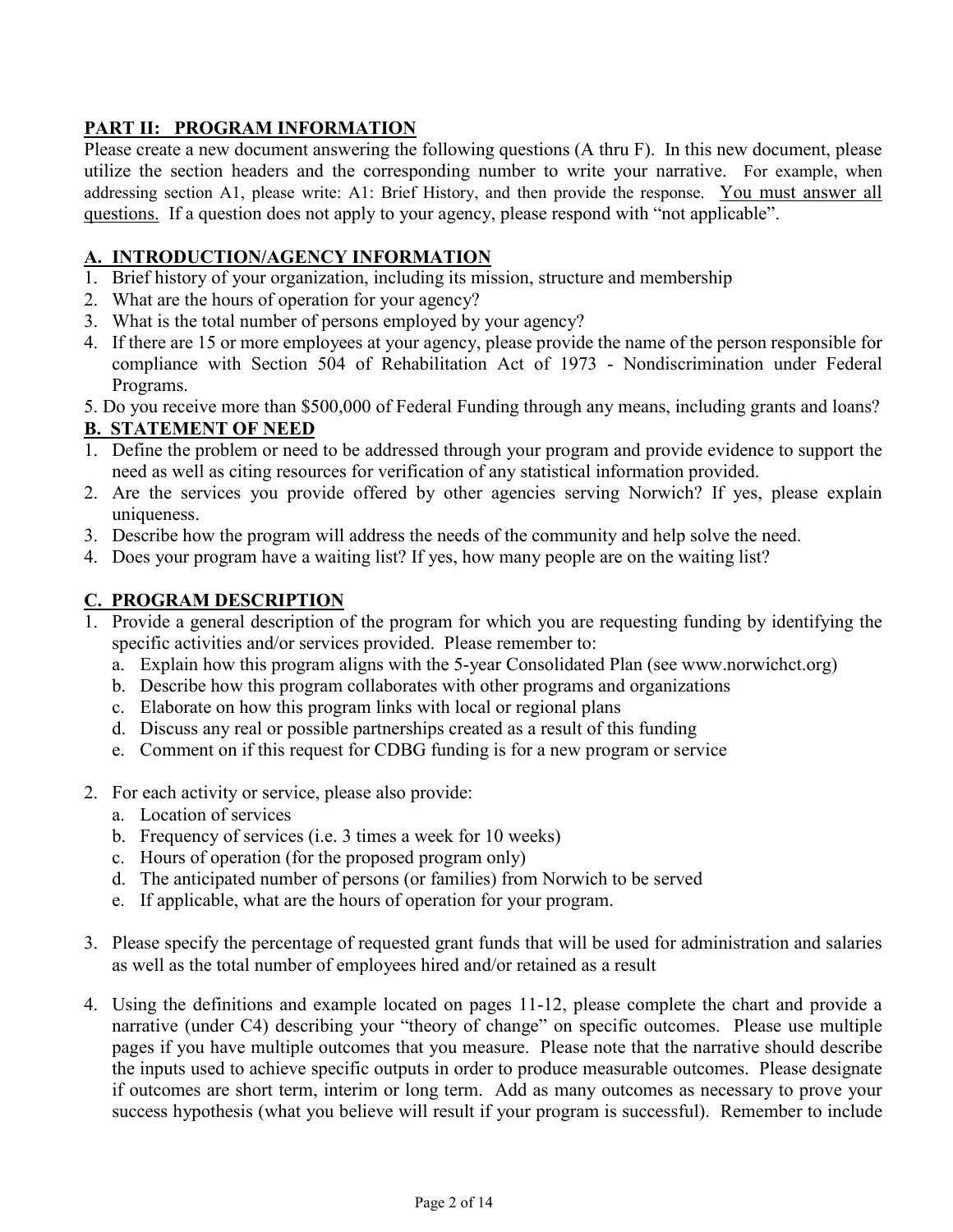important definitions, including how your industry or service measures success. Please remember to discuss highlights that occurred last year and that will occur this year as a result of your program.

## **E. FUNDING QUESTIONS**

- 1. If the CDBG funding that you are requesting will leverage funding from another source, please note the amount and source of leveraged funding. Have these additional funds been secured at the time of this application. If not, what actions are you taking to apply for them?
- 2. If you do not receive the amount of funds requested from CDBG, how do you propose to administer and/or complete the project in the manner presented and how will this affect your service population?
- 3. What items would you reduce/eliminate from your budget if the City wanted to (only) partially fund your application?

## **F. OTHER**

- 1. List other agencies that provide similar services and identify those with which you collaborate. If services are similar, please elaborate on what makes this service unique.
- 2. Is your request for continuation of a previously-funded CDBG program?
	- a. If yes, indicate if you have pursued funding from other sources, who those sources are/were and what are/were the results
	- b. If no, please state the reason(s) why

#### **G. SECTION 3 REQUIREMENTS (Please See Sample on Page 13)**

The work to be performed under any contract utilizing CDBG funding may be subject to the requirements of Section 3 of the Housing and Urban Development Act of 1968, as amended. The purpose of Section 3 is to ensure that employment and other economic opportunities generated by HUD assistance or HUD assistance projects covered by Section 3, are, to the greatest extent feasible, and consistent with existing Federal, State and local laws and regulations directed to low- and very-low income persons, particularly those who are recipients of government assistance for housing, and to business concerns which provide economic opportunities to low- and very-low income persons.

Please review page 13, "Section 3 Contractor Affidavit". Please note that if funding is approved, your contract may be required to review, implement and report on employment activities relating to Section 3 guidelines.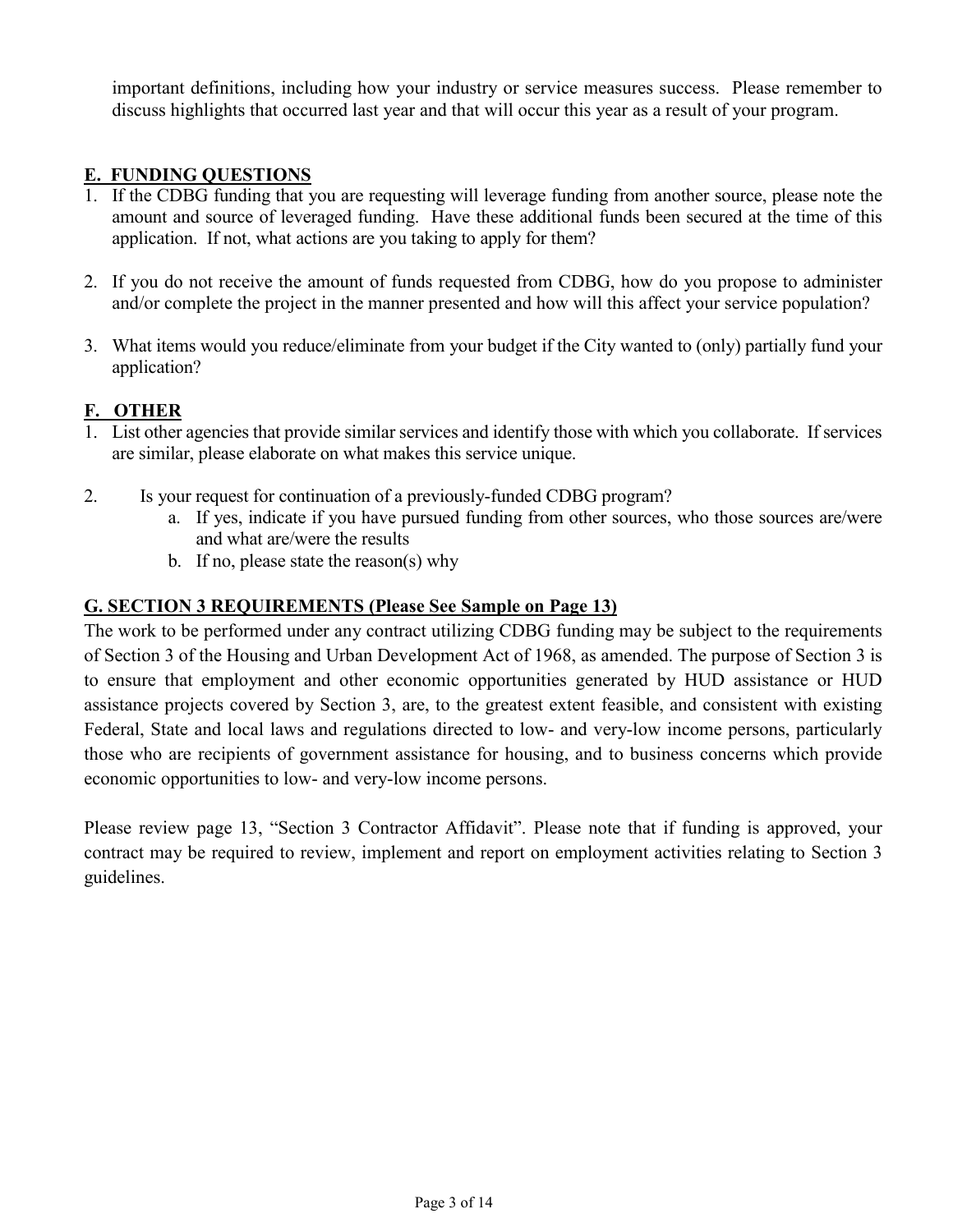## **ADDRESSING THE NATIONAL OBJECTIVE**

Does your program:

Address the needs of low- and/or moderate-income residents (see income chart below)? AND/OR Serve seniors; severely disabled adults; homeless; battered spouses; abused/neglected children and youth; illiterate adults; migrant farm workers, persons living with HIV/AIDS and persons who use food banks or meals programs.

| FY 2021 Income Limits Summary                       |                                             |                  |                   |          |          |          |          |          |              |
|-----------------------------------------------------|---------------------------------------------|------------------|-------------------|----------|----------|----------|----------|----------|--------------|
| FY 2021 Income Limit Area                           | FY 2021 Income<br>Limit Category            |                  | Persons in Family |          |          |          |          |          |              |
|                                                     |                                             | 5<br>6<br>8<br>4 |                   |          |          |          |          |          |              |
| Norwich-New London, CT<br><b>HUD Metro FMR Area</b> | Very Low (50%)<br>Income Limits (\$)        | \$36,050         | \$41.200          | \$46,350 | \$51,450 | \$55,600 | \$59,700 | \$63,800 | 67,950<br>\$ |
|                                                     | <b>Extremely Low</b><br>Income Limits (\$)* | \$21,600         | \$24.700          | \$27,800 | \$30,850 | \$33,350 | \$35,800 | \$40.120 | 44,660<br>\$ |
| Median Family Income<br>\$88,600                    | Low (80%) Income<br>Limits $(\$)$           | \$55,950         | \$63.950          | \$71,950 | \$79,900 | \$86,300 | \$92,700 | \$99,100 | \$105,500    |

## **PROGRAM BENEFICIARY OUTCOME STATISTICS**:

Attach additional sheets for every outcome related to the funded program

**STAFFING RESOURCES:** Identify every person involved in the implementation and administration of the program. Use the chart below and additional sheets if necessary. Please refer to page 15 regarding Section 3 to determine if you are or will be a Section 3 concern. If you are/will meet Section 3 criteria, it will be mandatory for you to complete the attached Section 3 documentation.

| Position/Title | Salary Range | CDBG Portion of<br>Salary | Full-Time or Part-Time? | Hired As a Result of<br>Funding? (Y/N) |
|----------------|--------------|---------------------------|-------------------------|----------------------------------------|
|                |              |                           |                         |                                        |
|                |              |                           |                         |                                        |
|                |              |                           |                         |                                        |
|                |              |                           |                         |                                        |
|                |              |                           |                         |                                        |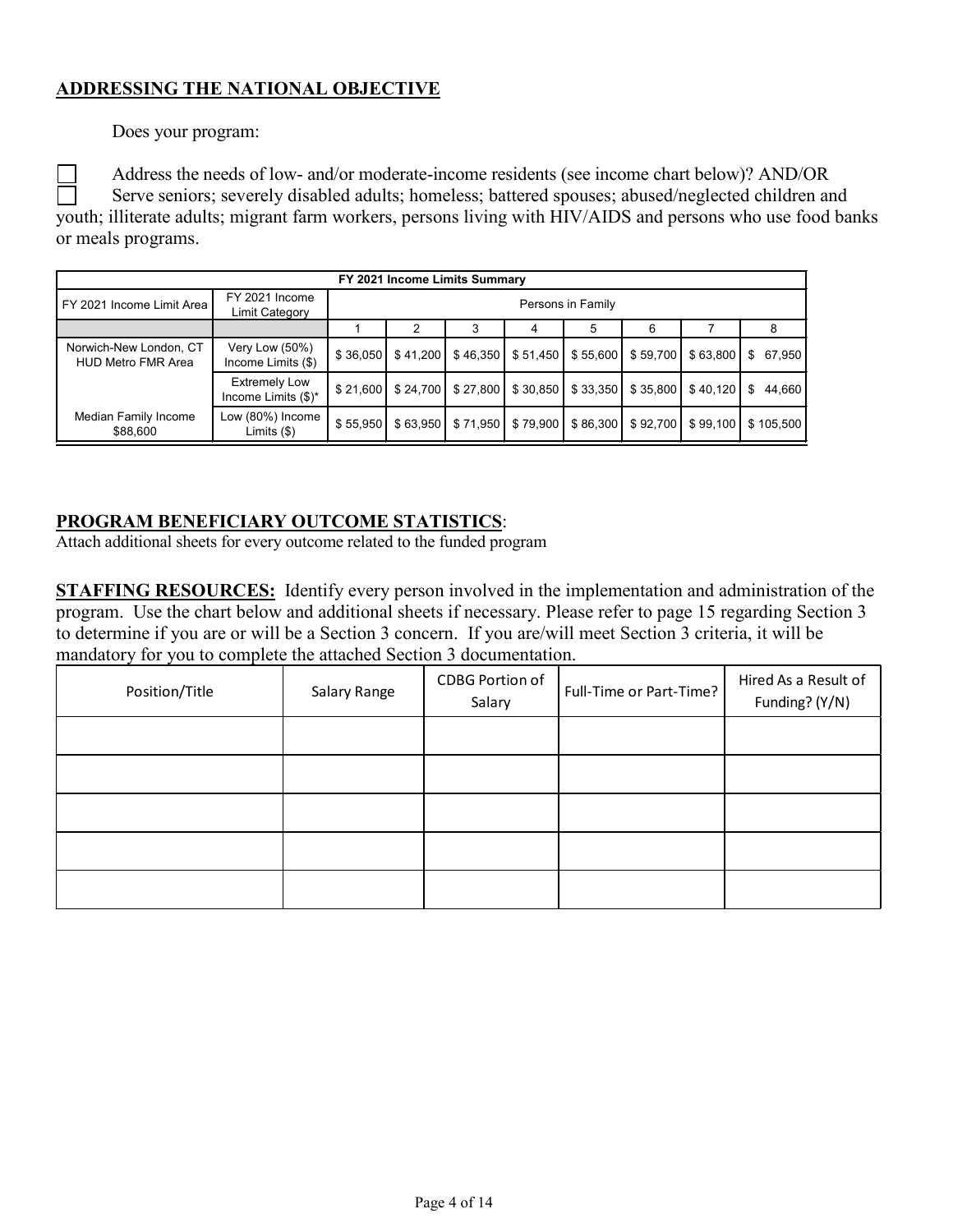# **PART III: BUDGET INFORMATION**

## **A. AGENCY FINANCIAL DATA**

| <b>SUPPORT &amp; REVENUE</b>       | Current                    | Anticipated |
|------------------------------------|----------------------------|-------------|
|                                    | FY 21-22                   | FY 22-23    |
| <b>Program Fees</b>                | $\boldsymbol{\mathsf{\$}}$ | \$          |
| Other Grants including foundations |                            |             |
| Donations                          |                            |             |
| <b>CDBG</b>                        |                            |             |
| <b>General Fund</b>                |                            |             |
| <b>State &amp; Federal Grants</b>  |                            |             |
| Other Revenue (specify)            |                            |             |
|                                    |                            |             |
| <b>TOTAL REVENUE</b>               |                            |             |

| <b>EXPENSES</b>                              | Current  | Anticipated |
|----------------------------------------------|----------|-------------|
|                                              | FY 21-22 | FY 22-23    |
| <b>Salaries</b>                              | Ι\$      | \$          |
| <b>Employee Benefits</b>                     |          |             |
| Payroll Taxes                                |          |             |
| <b>Professional Fees &amp; Services</b>      |          |             |
| Operations/Phones/Postage                    |          |             |
| Insurance                                    |          |             |
| Equipment Rental, Maintenance & Acquisition  |          |             |
| <b>Printing &amp; Publication</b>            |          |             |
| <b>Travel/Conferences/Conventions</b>        |          |             |
| Legal Fees                                   |          |             |
| Vehicle Lease/Repair                         |          |             |
| <b>Other Expenses (specify</b>               |          |             |
|                                              |          |             |
| <b>TOTAL EXPENSES</b>                        |          |             |
|                                              |          |             |
| <b>BALANCE (TOTAL REVENUE LESS EXPENSES)</b> | \$       | \$          |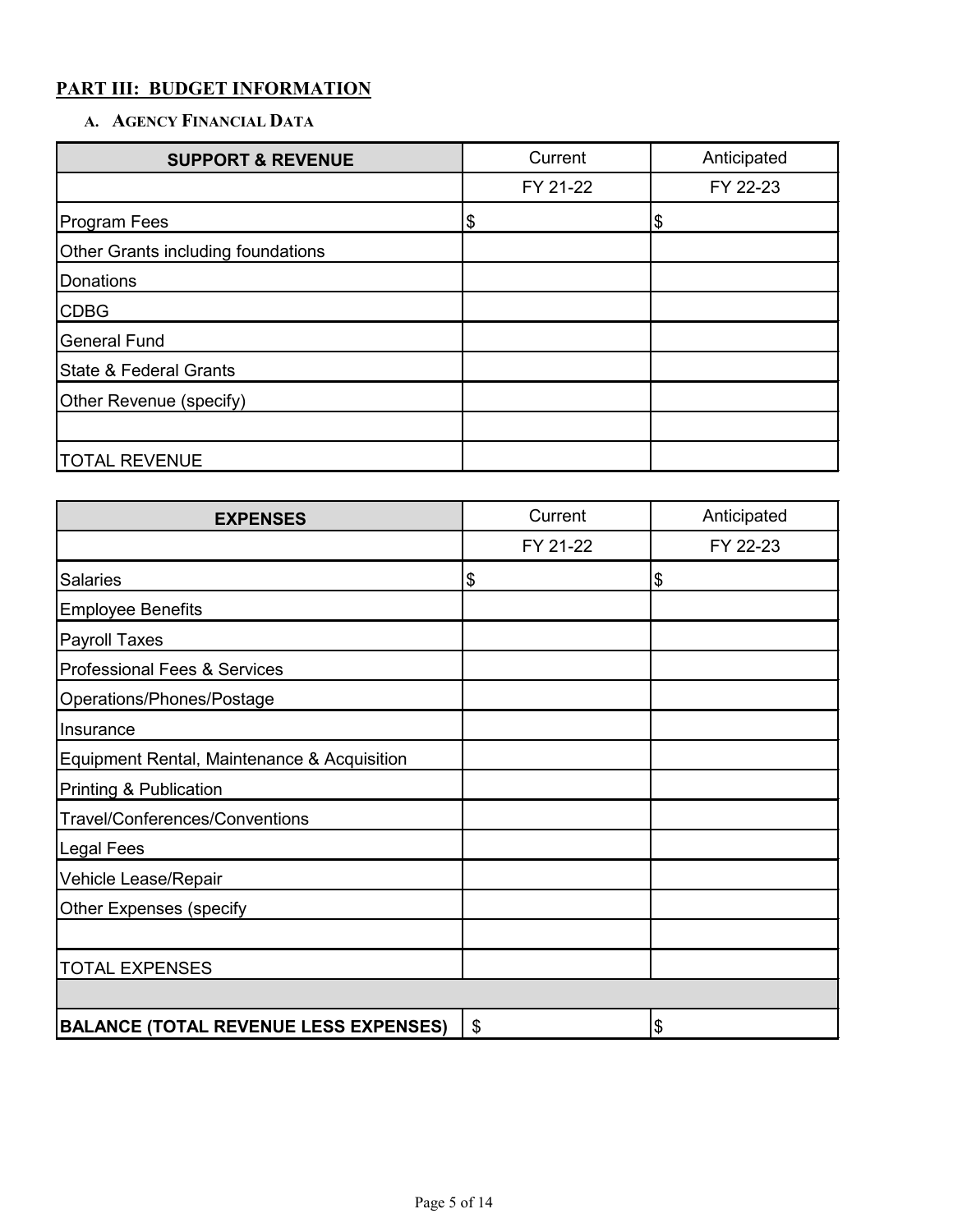#### **B. PROGRAM SPECIFIC FINANCIAL DATA**

|                                          |                            | Non-CDBG Funded | % of CDBG Funds used |
|------------------------------------------|----------------------------|-----------------|----------------------|
| <b>SUPPORT &amp; REVENUE</b>             | <b>CDBG-Funded Portion</b> | Portion         | for Program          |
| Program Fees                             |                            |                 |                      |
| Other grants/foundations (non-           |                            |                 |                      |
| government)                              |                            |                 |                      |
| Donations                                |                            |                 |                      |
| <b>CDBG</b>                              |                            |                 |                      |
| <b>General Fund</b>                      |                            |                 |                      |
| <b>State Government</b>                  |                            |                 |                      |
| <b>Federal Government</b>                |                            |                 |                      |
| Other Revenue (specify)                  |                            |                 |                      |
|                                          |                            |                 |                      |
| <b>TOTAL REVENUE</b>                     |                            |                 |                      |
|                                          |                            |                 |                      |
|                                          |                            | Non-CDBG Funded | % of CDBG Funds used |
| <b>EXPENSES</b>                          | <b>CDBG-Funded Portion</b> | Portion         | for Program          |
|                                          |                            |                 |                      |
| <b>Salaries</b>                          |                            |                 |                      |
| <b>Employee Benefits</b>                 |                            |                 |                      |
| <b>Payroll Taxes</b>                     |                            |                 |                      |
| Professional Services (incl.             |                            |                 |                      |
| accounts and attorneys)                  |                            |                 |                      |
| <b>General Operations &amp; Supplies</b> |                            |                 |                      |
| (incl. Overhead and Printing)            |                            |                 |                      |
| Travel / Conferences                     |                            |                 |                      |
| Vehicle Expense                          |                            |                 |                      |
| Other Expenses (specify)                 |                            |                 |                      |
|                                          |                            |                 |                      |
| <b>TOTAL EXPENSES</b>                    |                            |                 |                      |
|                                          |                            |                 |                      |
| <b>BALANCE</b> (total revenue less       |                            |                 |                      |
| expenses)                                |                            |                 |                      |

**PART IV: SUPPLEMENTAL INFORMATION:** All agencies (except City of Norwich Agencies) must submit all of the following documentation with their application whether or not you have previously received CDBG funds through the City of Norwich.

#### EXHIBIT 1 Financial Statement and Audit

Describe the agency's fiscal management including disbursement methods, financial reporting, record keeping, accounting principles/procedures and audit requirements. Include a copy of the agency's last completed audit.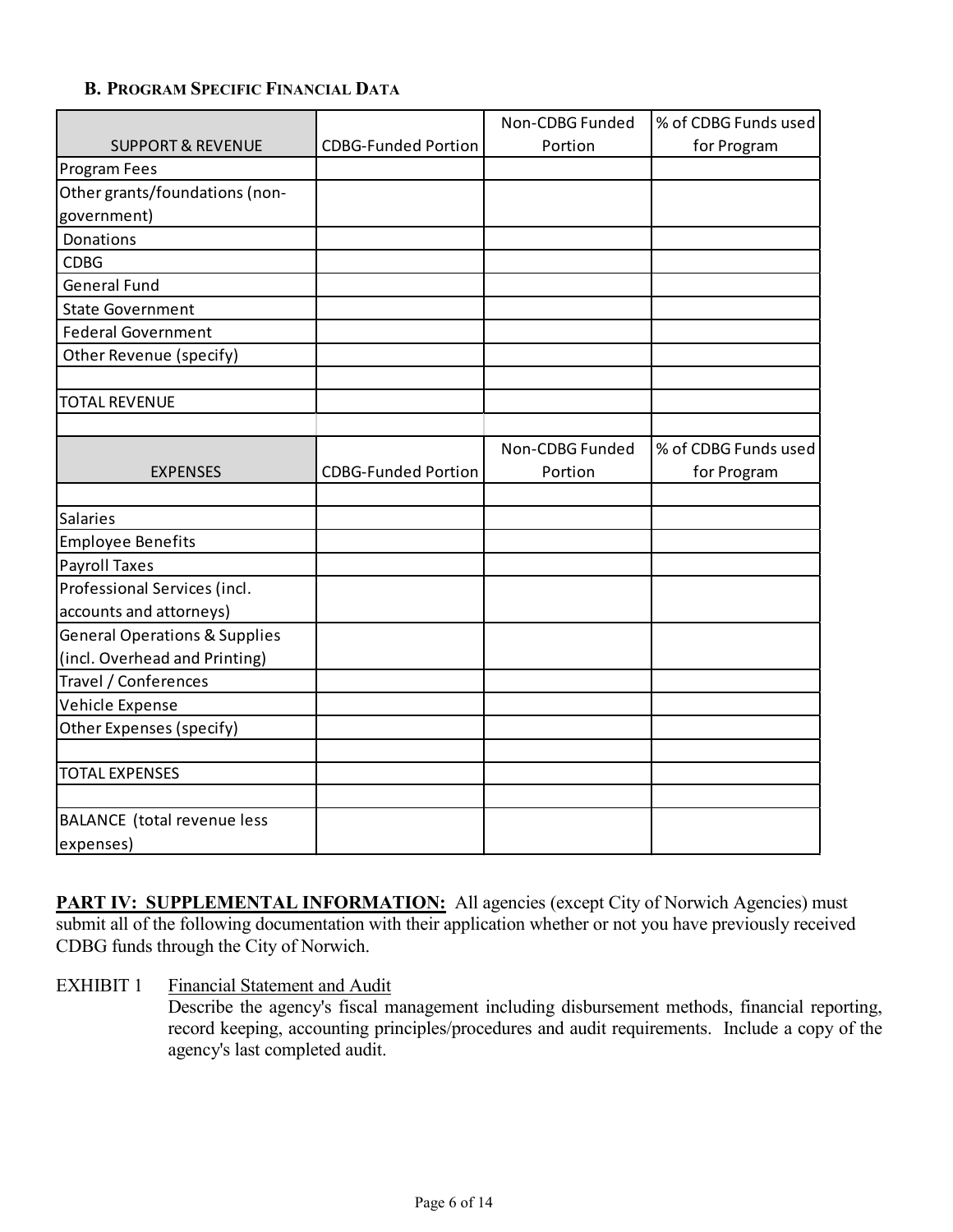#### EXHIBIT 2 Insurance/Bond/Worker's Compensation

- State whether or not the agency has liability insurance coverage, in what amount and with what insuring agency.
- State whether or not the agency pays all payroll taxes and worker's compensation as required by Federal and State Law.
- State whether or not the agency has fidelity bond coverage for principal staff who handle the agency's accounts, in what amount and with what insuring agency.
- **Provide a copy of your current insurance certificate, NOT YOUR POLICY.**

#### EXHIBIT 3 Non-profit Determination

Non-profit organizations must submit tax-exemption determination letters from the Federal Internal Revenue Service.

#### EXHIBIT 4 List of Board of Directors A list of the current board of directors or other governing body of the agency must be submitted. The list must include the name, telephone number, address, occupation or affiliation of each member; and must identify the principal officers of the governing body.

#### EXHIBIT 5 Organizational Chart An organizational chart must be provided which describes the agency's administrative framework and staff positions, which indicates where the proposed project will fit into the organizational structure and which identifies any staff positions of shared responsibility.

- EXHIBIT 6 Resumes of Chief Program Administrator and Chief Fiscal Officer
- EXHIBIT 7 Conflict of Interest Disclosure Form attached.

#### **PART V: CONFLICT OF INTEREST QUESTIONNAIRE**

#### **COMMUNITY DEVELOPMENT BLOCK GRANT CITY OF NORWICH, CONNECTICUT**

#### **APPLICANT CONFLICT OF INTEREST QUESTIONNAIRE 2022-2023 PROGRAM YEAR**

Federal, State, and City law prohibits employees and public officials of the City of Norwich from participating on behalf of the City in any transaction in which they have a financial interest. This questionnaire must be completed and submitted by each applicant for Community Development Block Grant (CDBG) funding. The purpose of this questionnaire is to determine if the applicant, or any of the applicant's staff, or any of the applicant's Board of Directors would be in conflict of interest.

1. Is there any member(s) of the applicant's staff or any member(s) of the applicant's Board of Directors or governing body who is or has/have been within one year of the date of this questionnaire (a) a City employee or consultant, or (b) a City Council member, or (c) a member of the Community Development Advisory Committee (CDAC) member?  $\Box$  Yes  $\Box$  No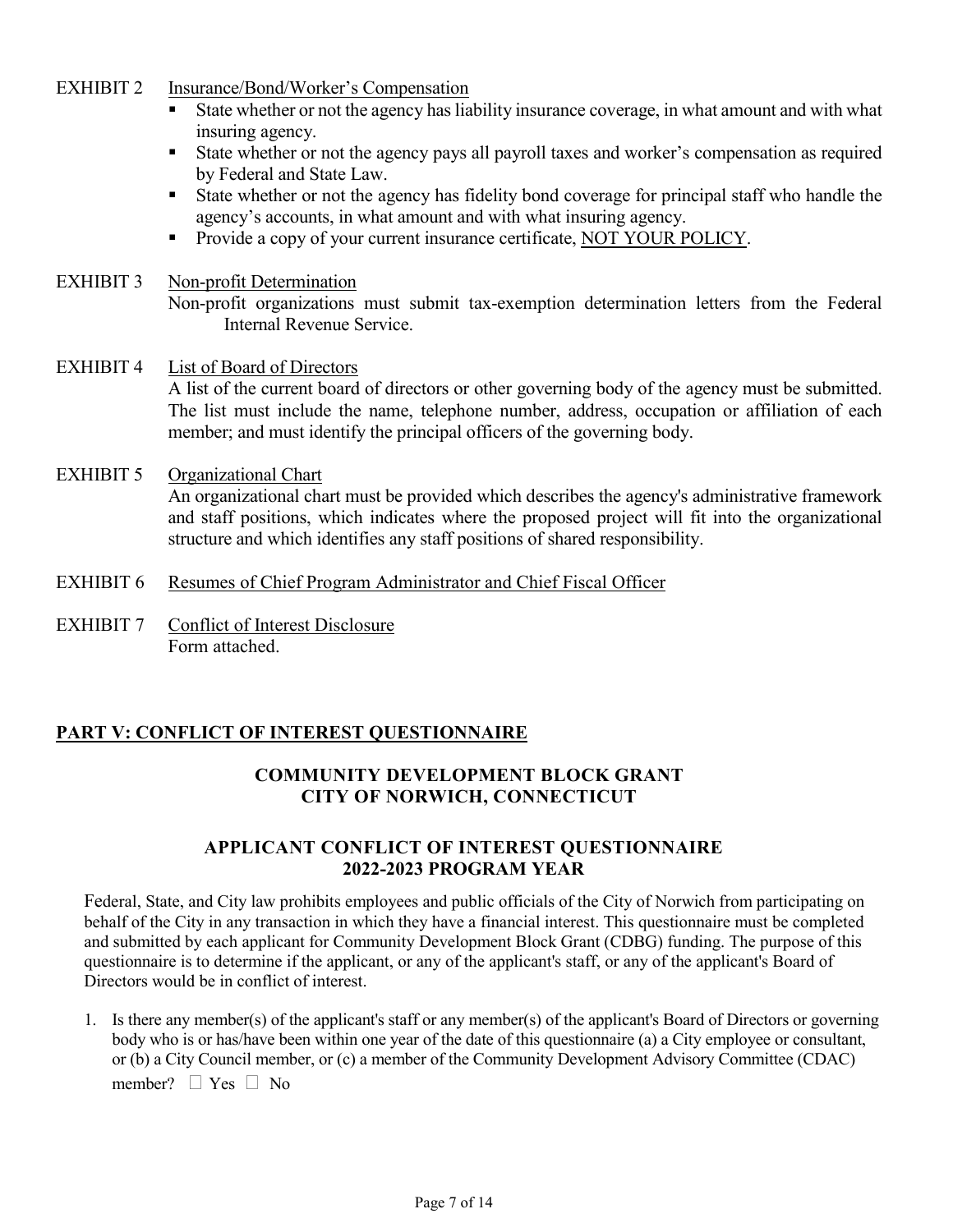If yes, please list the name(s) and information requested below:

| Name of person | Job Title of person | Indicate<br>City employee, consultant,<br>City Council member, CDAC member or<br>other official (named) |
|----------------|---------------------|---------------------------------------------------------------------------------------------------------|
|                |                     |                                                                                                         |
|                |                     |                                                                                                         |
|                |                     |                                                                                                         |
|                |                     |                                                                                                         |

2. Will the CDBG funds requested by the applicant be used to award a subcontract to any individual(s) or business affiliate(s) who is/are currently or has/have been within one year of the date of this questionnaire a City employee, consultant, City Council person or Community Development Advisory Committee member?  $\Box$  Yes  $\Box$  No

If yes, please list the name(s) and information requested below:

| Name of person | Job Title of person | Indicate<br>City employee, consultant,<br>City Council member, CDAC member or<br>other official (named) |
|----------------|---------------------|---------------------------------------------------------------------------------------------------------|
|                |                     |                                                                                                         |
|                |                     |                                                                                                         |
|                |                     |                                                                                                         |
|                |                     |                                                                                                         |

3. Is there any member(s) of the applicant's staff or member(s) of the applicant's Board of Directors or other governing body who are business partners or family members of a City employee, consultant, City Council person, Community Development Advisory Committee member?  $\Box$  Yes  $\Box$  No

If yes, please identify below the City employee, consultant, or Council member with whom each individual has family or business ties.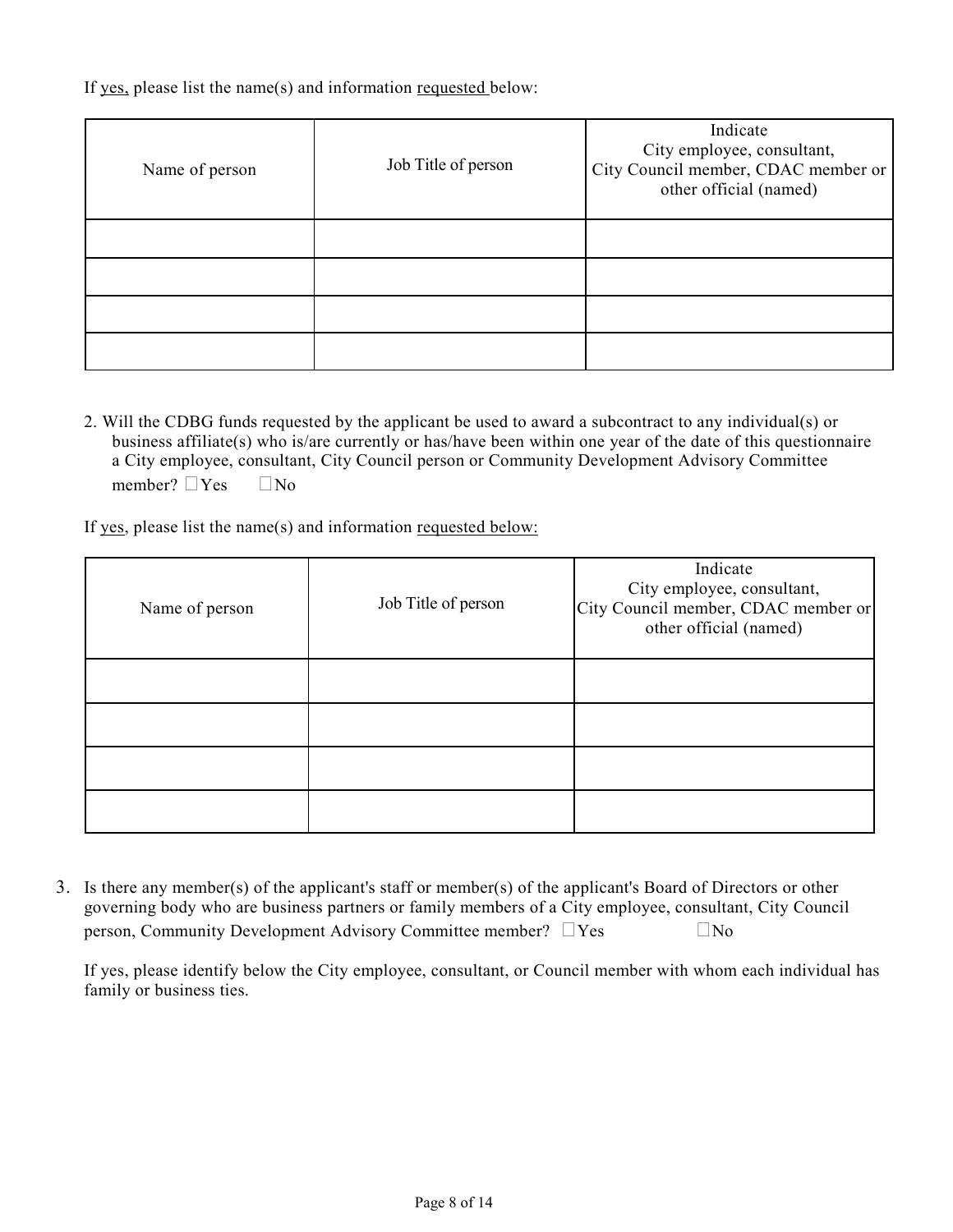| Name of member | Name of City employee,<br>Consultant, City Council<br>member, CDAC member or<br>other official (named) | Indicate type of tie<br>(Family or Business) | If family, indicate<br>relationship |
|----------------|--------------------------------------------------------------------------------------------------------|----------------------------------------------|-------------------------------------|
|                |                                                                                                        |                                              |                                     |
|                |                                                                                                        |                                              |                                     |
|                |                                                                                                        |                                              |                                     |

4. Have you read and understood the HUD regulation regarding conflict of interest, 24 CFR 570.611

| (attached)?                             |      |
|-----------------------------------------|------|
| Name of Applicant:                      |      |
| Signature of Applicant's Representative |      |
| Title                                   | Date |
|                                         |      |

## **HUD REGULATION REGARDING CONFLICT OF INTEREST**  *(NOT REQUIRED TO BE SUBMITTED WITH APPLICATION)*

## **24 CFR § 570.611 Conflict of interest**

**(a) Applicability.** (1) In the procurement of supplies, equipment, construction, and services by recipients and by sub recipients, the conflict of interest provisions in 24 CFR 85.36 and 24 CFR 84.42, respectively, shall apply. (2) In all cases not governed by 24 CFR 85.36 and 84.42, the provisions of this section shall apply. Such cases include the acquisition and disposition of real property and the provision of assistance by the recipient or by its subrecipients to individuals, businesses, and other private entities under eligible activities that authorize such assistance (e.g., rehabilitation, preservation, and other improvements of private properties or facilities pursuant to Sec. 570.202; or grants, loans, and other assistance to businesses, individuals, and other private entities pursuant to Sec. 570.203, 570.204, 570.455, or 570.703(i)).

**(b) Conflicts prohibited.** The general rule is that no persons described in paragraph (c) of this section who exercise or have exercised any functions or responsibilities with respect to CDBG activities assisted under this part, or who are in a position to participate in a decision-making process or gain inside information with regard to such activities, may obtain a financial interest or benefit from a CDBG-assisted activity, or have a financial interest in any contract, subcontract, or agreement with respect to a CDBGassisted activity, or with respect to the proceeds of the CDBG-assisted activity, either for themselves or those with whom they have business or immediate family ties, during their tenure or for one year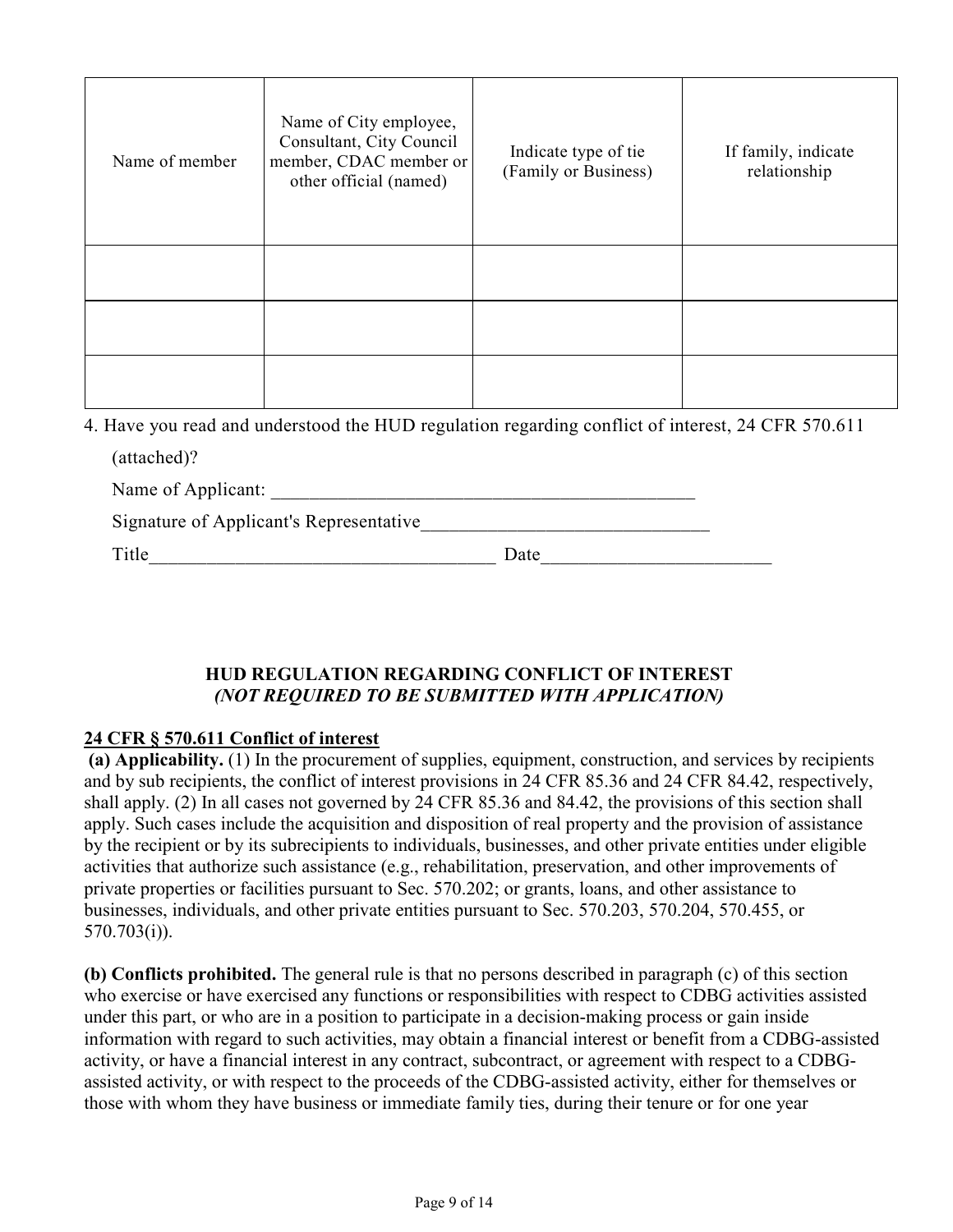thereafter. For the UDAG program, the above restrictions shall apply to all activities that are a part of the UDAG project, and shall cover any such financial interest or benefit during, or at any time after, such person's tenure.

**(c) Persons covered.** The conflict of interest provisions of paragraph (b) of this section apply to any person who is an employee, agent, consultant, officer, or elected official or appointed official of the recipient, or of any designated public agencies, or of subrecipients that are receiving funds under this part.

**(d) Exceptions.** Upon the written request of the recipient, HUD may grant an exception to the provisions of paragraph (b) of this section on a case-by-case basis when it has satisfactorily met the threshold requirements of (d)(1) of this section, taking into account the cumulative effects of paragraph (d)(2) of this section.

**(1) Threshold requirements.** HUD will consider an exception only after the recipient has provided the following documentation:

- (i) A disclosure of the nature of the conflict, accompanied by an assurance that there has been public disclosure of the conflict and a description of how the public disclosure was made; and
- **(ii)** An opinion of the recipient's attorney that the interest for which the exception is sought would not violate State or local law.

**(2) Factors to be considered for exceptions.** In determining whether to grant a requested exception after the recipient has satisfactorily met the requirements of paragraph (d) (1) of this section, HUD shall conclude that such an exception will serve to further the purposes of the Act and the effective and efficient administration of the recipient's program or project, taking into account the cumulative effect of the following factors, as applicable:

- (i) Whether the exception would provide a significant cost benefit or an essential degree of expertise to the program or project that would otherwise not be available;
- (ii) Whether an opportunity was provided for open competitive bidding or negotiation;
- (iii) Whether the person affected is a member of a group or class of low- or moderate-income persons intended to be the beneficiaries of the assisted activity, and the exception will permit such person to receive generally the same interests or benefits as are being made available or provided to the group or class;
- (iv)Whether the affected person has withdrawn from his or her functions or responsibilities, or the decision-making process with respect to the specific assisted activity in question;
- (v) Whether the interest or benefit was present before the affected person was in a position as described in paragraph (b) of this section;
- (vi)Whether undue hardship will result either to the recipient or the person affected when weighed against the public interest served by avoiding the prohibited conflict; and
- (vii) Any other relevant considerations.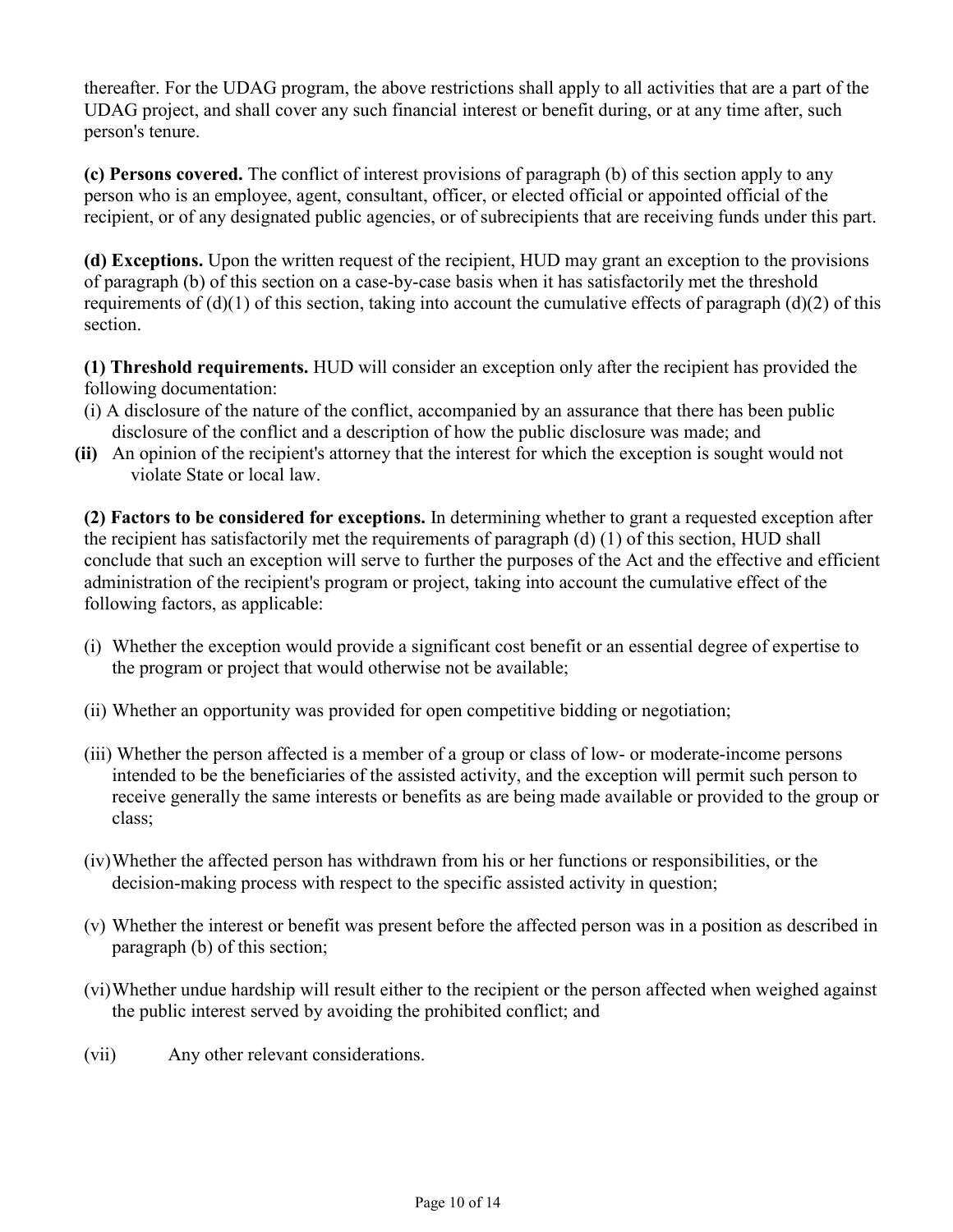## **OUTCOME RELATED DEFINITIONS**

#### **Inputs**

Inputs are resources dedicated to or consumed by the program. They are "what we invest – Time, Money, Partners, Equipment, Facilities, etc.

Ex: 1 Full-time equivalent (FTE) will be required to counsel X clients.

#### **Outputs**

Outputs are direct products of program activities and usually are measured in terms of the volume of work accomplished. "What we do or Who We Reach" Workshops, Publications, Field days, Equipment; Customers, Participants, etc.

Ex: We trained X participants (activity) and Y (output) graduated.

#### **Activities**

Activities are what the program does with the inputs to fulfill its mission. Activities include the strategies, techniques and types of treatment that comprise the program's service methodology. Ex: Recruit X participants, Train X employees, Open X Bank Accounts, X people are screened for public

benefits, X% of clients are screened, X% of participants are trained, etc.

#### **Outcomes**

Outcomes are the benefits for participants during and after program activities. Ideal outcomes include changes in:

*Short Term*: Knowledge, Skills, Attitude, Motivation, Awareness *Interim Term: Behaviors, Practices, Policies, Procedures Long Term*: Environment, Social Conditions, Economic Conditions, Political Conditions,

Ex: We trained X participants (activity), Y (output) graduated and Z increased income through employment (outcome)

Please note that short, interim and long term outcomes may be subjective to your program. A short term for one program could be a long term for a different program. Be sure to explain in narrative C4 how your program measurement is classified using industry standards or better.

#### **EXAMPLE:**

| <b>OUTCOME: People Gain Employment</b>          |        |      |                  |        |  |
|-------------------------------------------------|--------|------|------------------|--------|--|
| 2019-<br><b>Estimated</b>                       |        |      |                  |        |  |
| <b>Long Term Outcome: Attain Employment</b>     | Actual | 2020 | 2021 Anticipated | Finish |  |
| <b>Total Number of Participants:</b>            | 20     | 30   | 33               |        |  |
|                                                 |        |      |                  |        |  |
| Total Number of Participants Achieving Outcome: | 15     | 25   | 20               |        |  |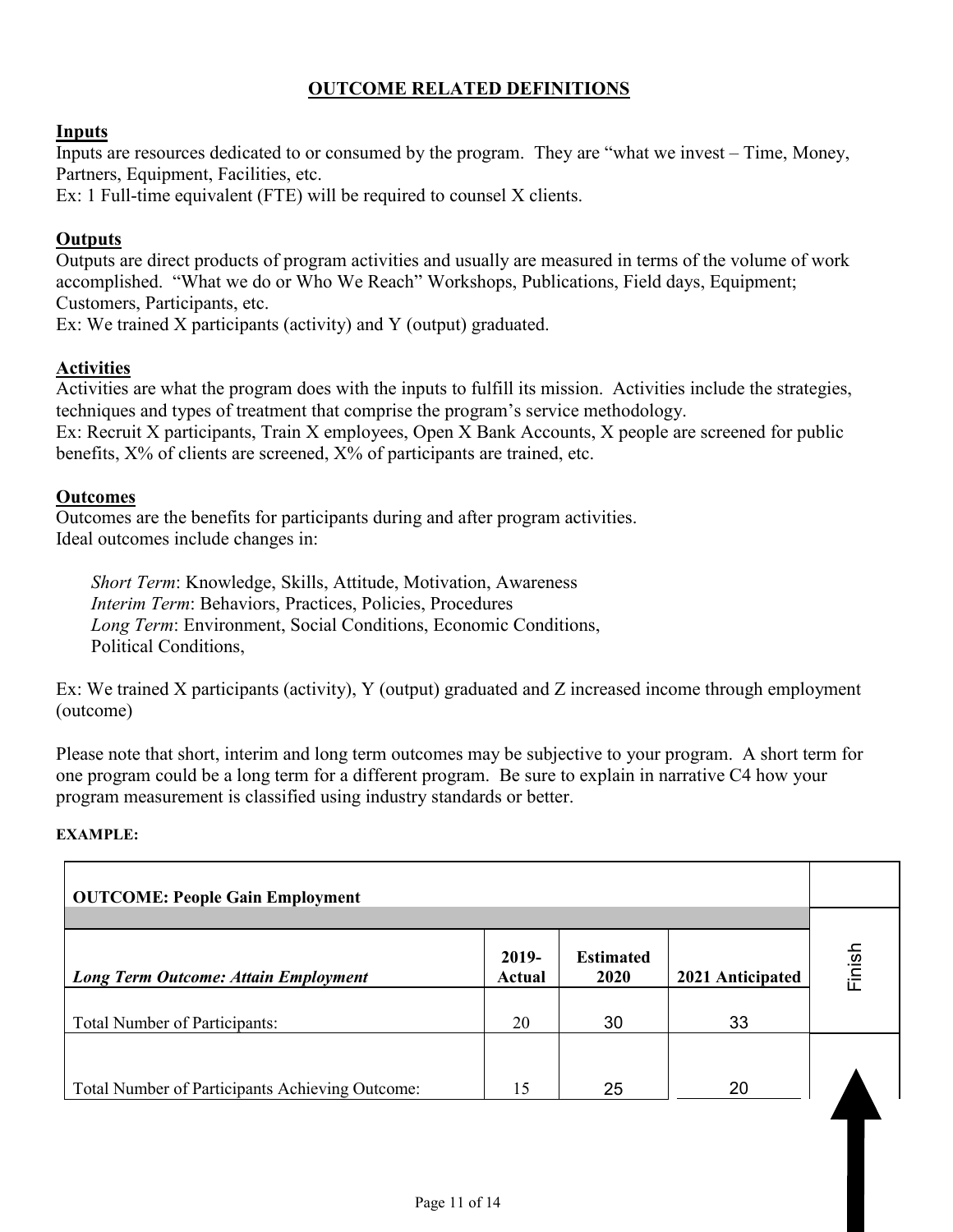| Percent Who Achieved Outcome:                        | 75.0%  | 83.3%  | 60.6%   |
|------------------------------------------------------|--------|--------|---------|
|                                                      |        |        |         |
| <b>Interim Outcome: Graduate from Training</b>       |        |        |         |
| <b>Total Number of Participants:</b>                 | 22     | 35     | 40      |
| Total Number of Participants Achieving Outcome:      | 20     | 30     | 33      |
| Percent Who Achieved Outcome:                        | 90.9%  | 85.7%  | 82.5%   |
|                                                      |        |        |         |
| <b>Short Term Outcome: People Enroll in Training</b> |        |        |         |
| Total Number of Participants:                        | 30     | 40     | 52      |
| Total Number of Participants Achieving Outcome:      | 22     | 35     | 40      |
| Percent Who Achieved Outcome:                        | 73.3%  | 87.5%  | 76.9%   |
|                                                      |        |        |         |
| <b>Output: People Screened for Program</b>           |        |        |         |
| Total Number of Participants:                        | 40     | 50     | 65      |
| Total Participants that are Norwich Residents:       | 30     | 40     | 52      |
| Total Number of Participants Achieving Outcome:      | 30     | 40     | 52      |
| Percent Who Achieved Outcome:                        | 100.0% | 100.0% | 100.00% |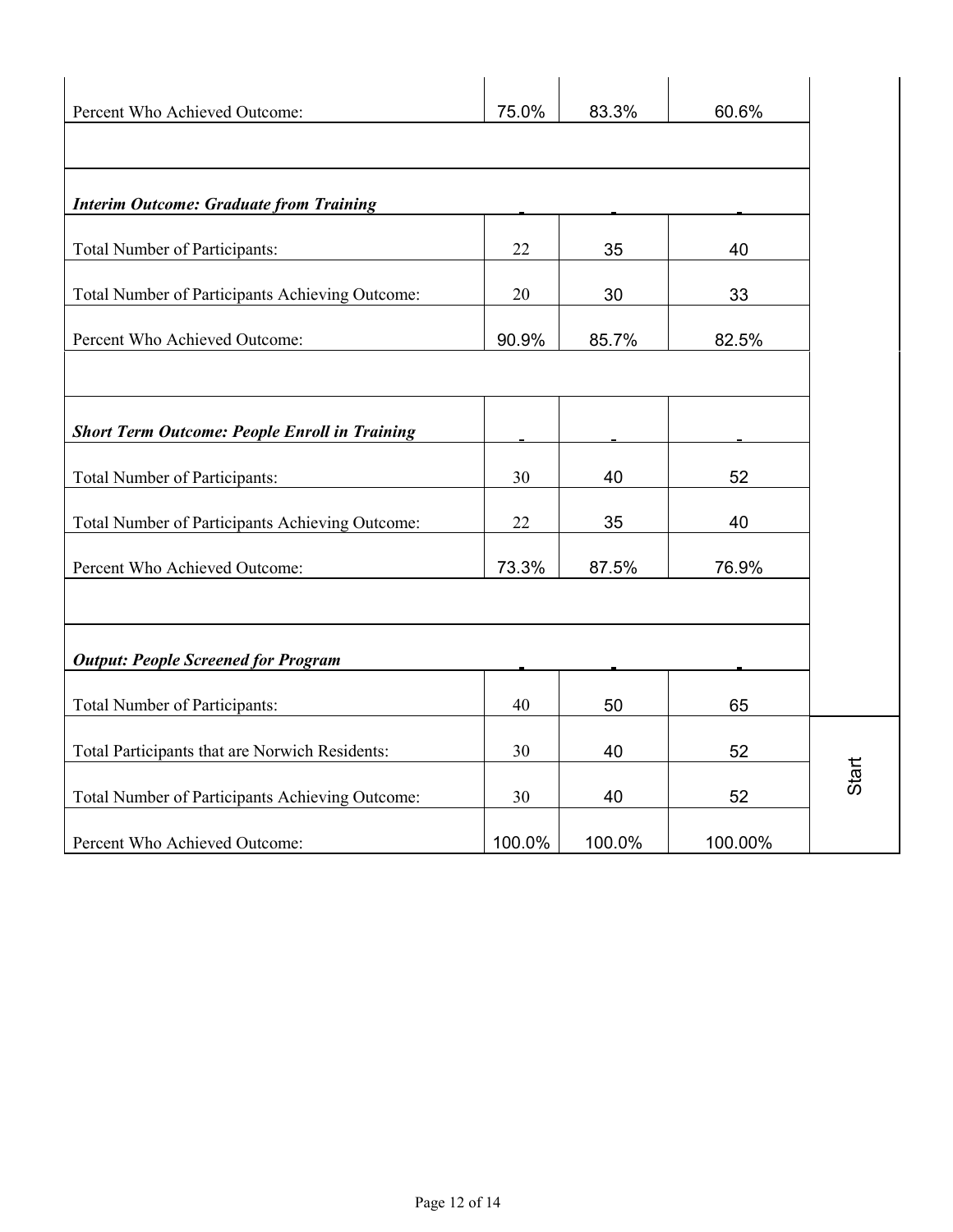# **Section 3 Contractor Affidavit (***2021 Final Rule)*

# **Section 3 Business Concerns are:**

- At least 51 percent of the business is owned and controlled by low or very low-income persons; or
- At least 51 percent of the business is owned and controlled by current public housing residents or residents who currently live in Section 8-assisted housing; or
- Over 75 percent of the labor hours performed for the business over the prior threemonth period are performed by Section 3 workers

This is to certify that (*print Business name)*

Is a Section 3 Business Concern (Please read, review and implement necessary items in document entitled "Section 3 Requirements")

Is **NOT** a Section 3 Business Concern but the contract for work will require my business or sub-contractor to hire, train, or educate a new employee. (Please read, review and implement necessary items in document entitled "Section 3 Requirements")

Is **NOT** a Section 3 Business Concern and the contract for work will **NOT** require my business or sub-contractor to hire, train or educate a new employee. (No further action is necessary unless an employee is hired during the contract period)

Authorized Signer Date

\_\_\_\_\_\_\_\_\_\_\_\_\_\_\_\_\_\_\_\_\_\_\_\_\_\_

Print Name